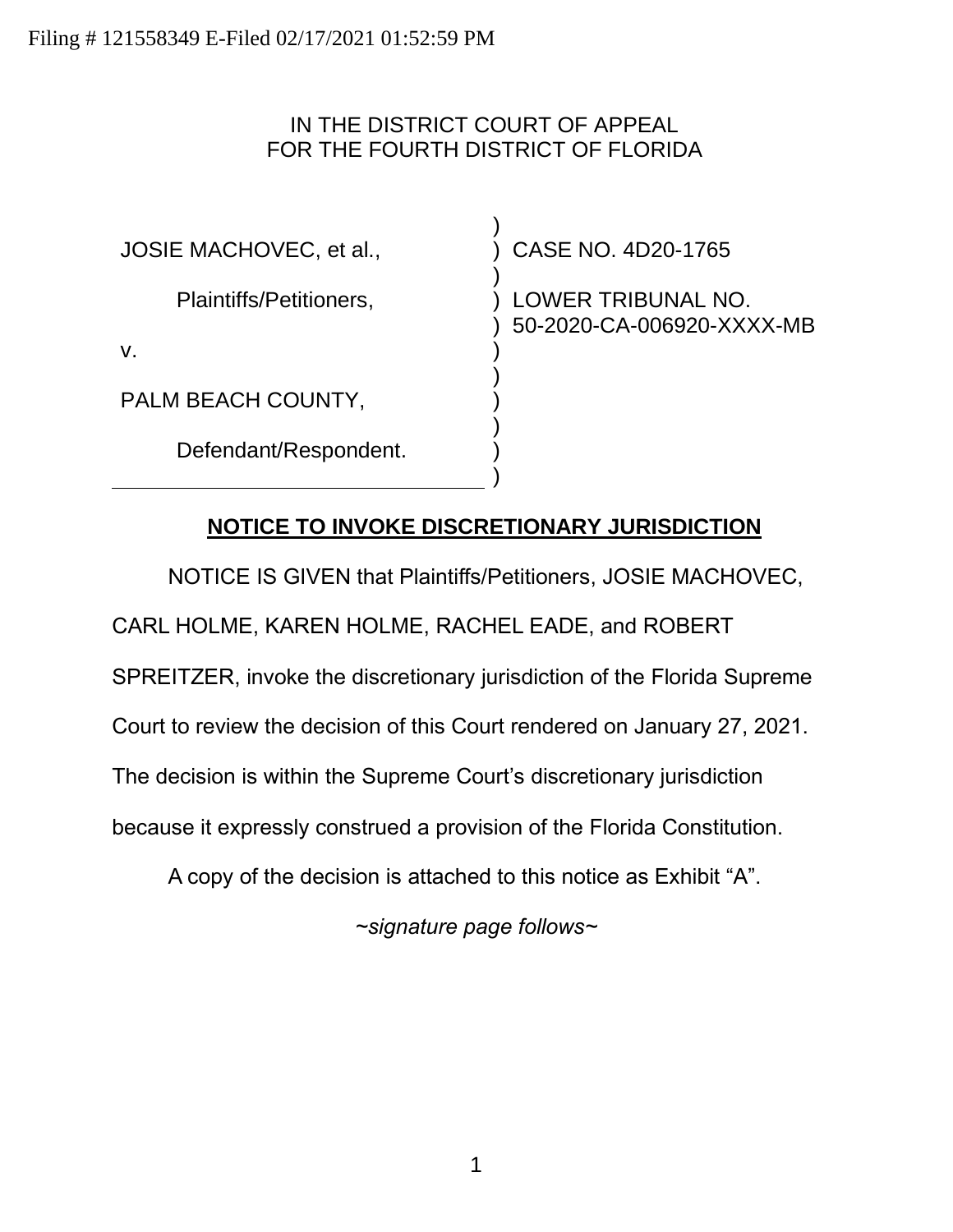/s/ JOEL MEDGEBOW JOEL MEDGEBOW

### **FLORIDA CIVIL RIGHTS COALITION, P.L.L.C.**

JOEL MEDGEBOW Florida Bar No.84483 LOUIS F. LEO IV Florida Bar No. 83837 1279 W. Palmetto Park Rd. #273731 Boca Raton, FL 33486 Telephone: 561-714-9126 louis@floridacivilrights.org joel@medgebowlaw.com

### **BECK & LEE TRIAL LAWYERS**

JARED H. BECK Florida Bar No. 20695 ELIZABETH LEE BECK Florida Bar No. 20697 VICTOR ARCA Florida Bar No. 1014225 Corporate Park at Kendall 12485 SW 137th Ave., Suite 205 Miami, Florida 33186 Telephone:(305) 234-2060 Facsimile: (786) 664-3334 jared@beckandlee.com elizabeth@beckandlee.com victor@beckandlee.com

# *Attorneys for Appellants*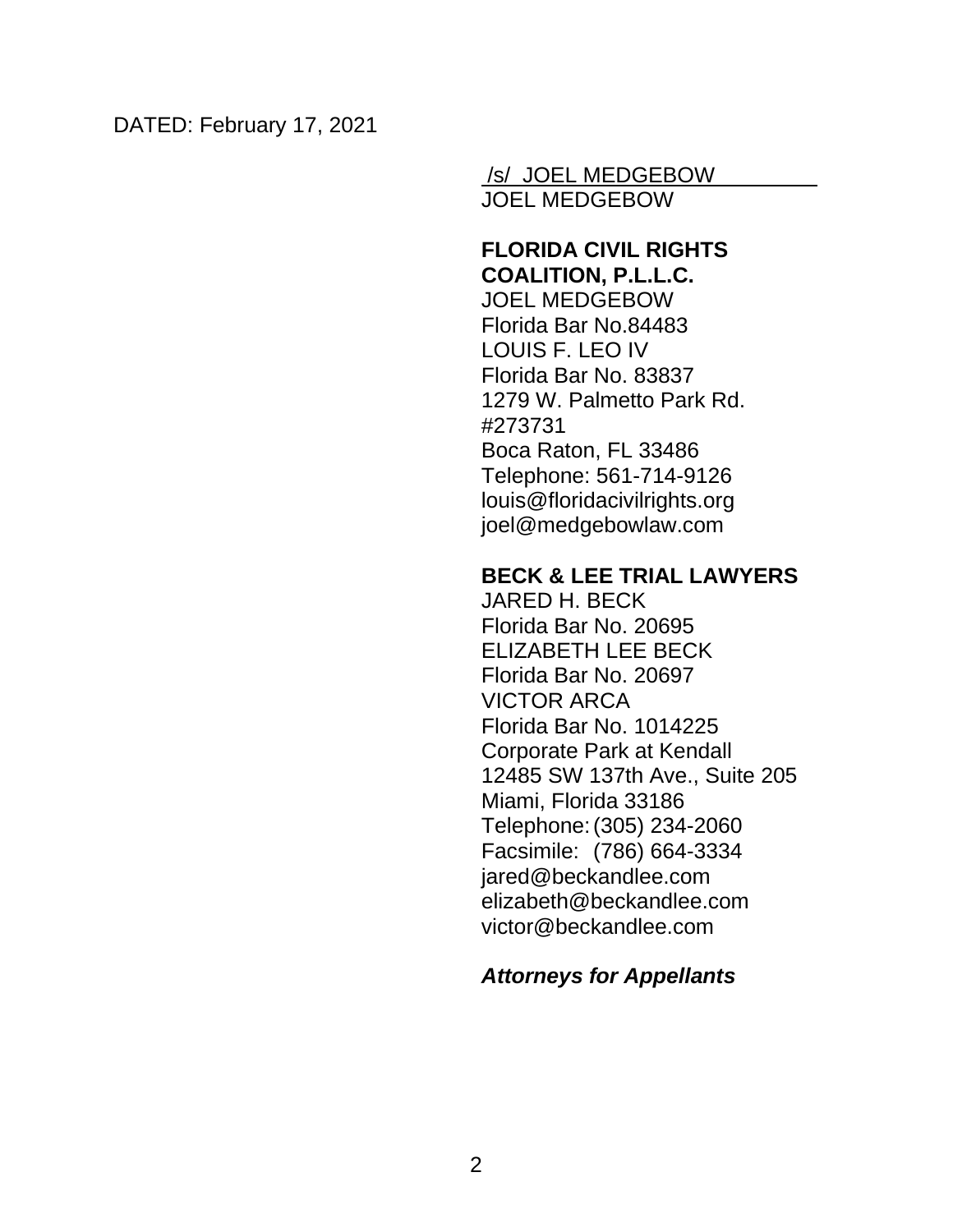# **CERTIFICATE OF SERVICE**

### I HEREBY CERTIFY that on February 17, 2021, a true and correct copy of

the foregoing

### NOTICE TO INVOKE DISCRETIONARY JURISDICTION

was filed and sent via electronic service using the portal system with the

Florida Courts e-Filing Portal which sent e-mail notification of such filing in

accordance with Rule 2.516 Fla. R. Jud. Admin. to all counsel of record.

Helene C. Hvizd, Esq. Palm Beach County Attorney's **Office** 301 North Olive Avenue, Suite 601 West Palm Beach, FL 33401 Telephone:(561) 355-2582 Facsimile: (561) 656-7054 hhvizd@pbcgov.org lyakovak@pbcgov.org

Rachel Fahey, Esq. Palm Beach County Attorney's **Office** 300 North Dixie Highway, Third Floor West Palm Beach, FL 33401 Telephone:(561) 355-6557 Facsimile: (561) 355-4234 rfahey@pbcgov.org dfishel@pbcgov.org

*Attorneys for Appellee*

 /s/ JOEL MEDGEBOW JOEL MEDGEBOW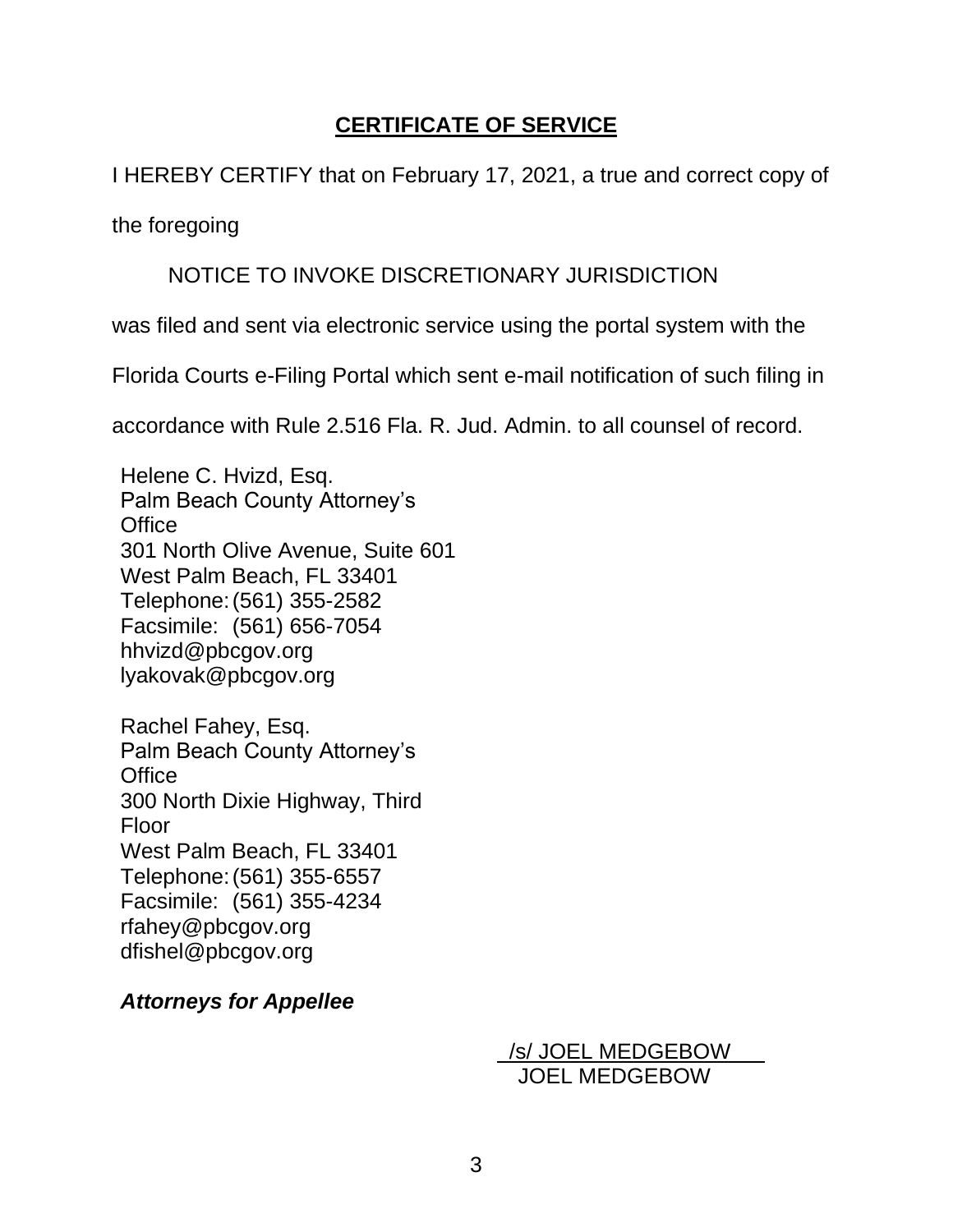### EXHIBIT "A"

### DISTRICT COURT OF APPEAL OF THE STATE OF FLORIDA FOURTH DISTRICT

### **JOSIE MACHOVEC, CARL HOLME, KAREN HOLME, RACHEL EADE,**  and **ROBERT SPREITZER,**

Appellants,

v.

#### **PALM BEACH COUNTY,**

Appellee.

No. 4D20-1765

[January 27, 2021]

Appeal of a non-final order from the Circuit Court for the Fifteenth Judicial Circuit, Palm Beach County; John S. Kastrenakes, Judge; L.T. Case No. 50-2020-CA-006920-XXXX-MB.

Jared H. Beck, Elizabeth Lee Beck, and Victor Arca, of Beck & Lee Trial Lawyers, Miami; Louis Leo IV, Esq. of Florida Civil Rights Coalition, P.L.L.C., Coconut Creek; Joel Medgebow, Esq. of Medgebow Law, P.A., Coconut Creek; Melissa Martz, Esq. of Melissa Martz PLLC, Royal Palm Beach; and Cory C. Strolla, Esq. of The Law Office of Cory Strolla, P.A., West Palm Beach, for appellants.

Helene C. Hvizd and Rachel Fahey, Assistant County Attorneys, Palm Beach County Attorney's Office, West Palm Beach, for appellee.

Robert C. Swain, Deputy County Attorney, Gainesville, for Amicus Curiae Alachua County.

FORST, J.

Appellants Josie Machovec, Carl Holme, Karen Holme, Rachel Eade and Robert Spreitzer appeal the denial of their motion for an emergency temporary injunction to prevent enforcement of Palm Beach County Emergency Order No. 20-12 (June 24, 2020) ("EO-12"). This emergency order (a/k/a "mask mandate" or "mask ordinance") was initially effective on June 25, 2020 and has since been extended seven times, most recently on January 19, 2021, covering a period that ends on February 19, 2021. EO-12 mandates that "facial coverings" must be worn in Palm Beach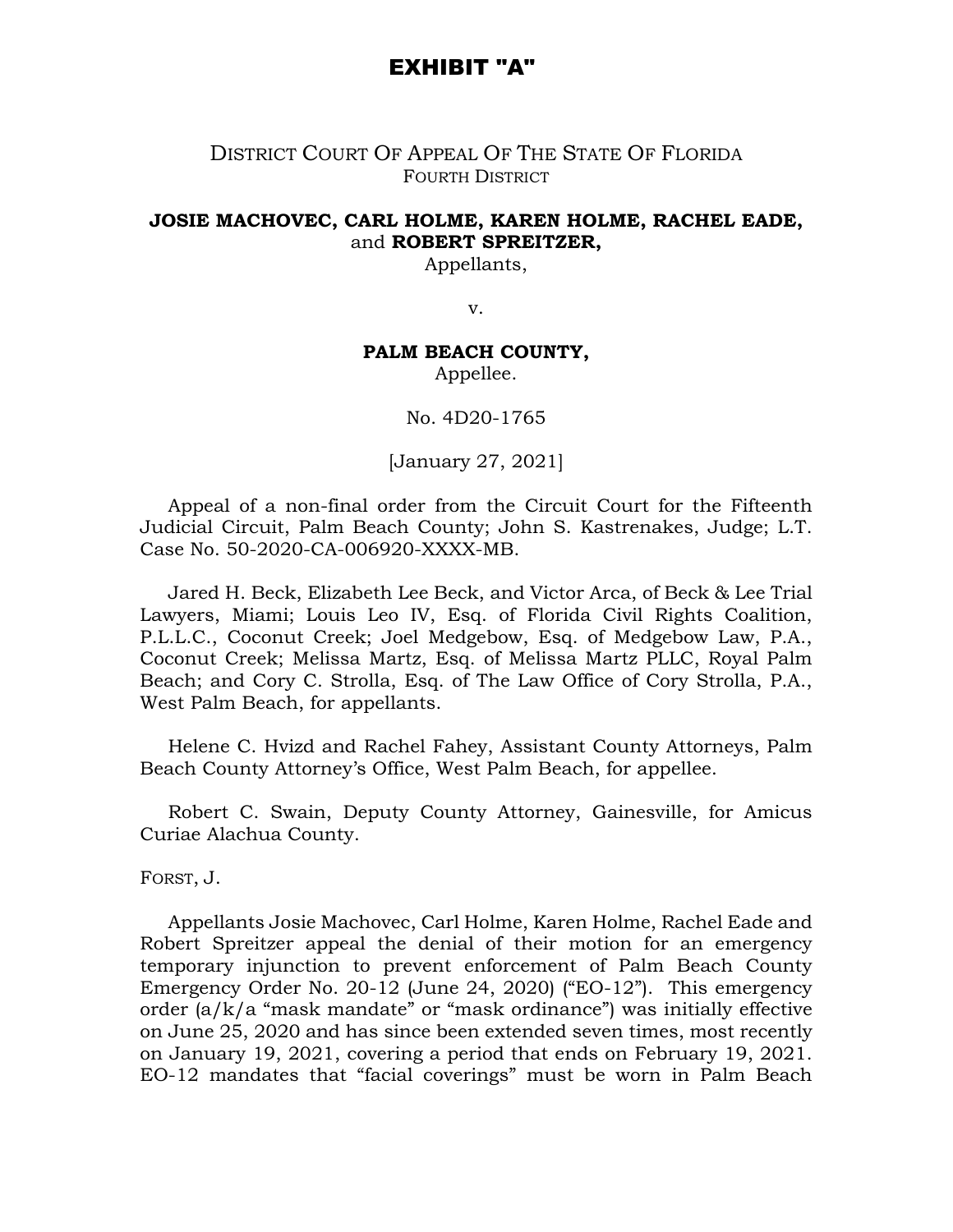County at businesses and establishments, public places, county and municipal government facilities, and while using public transportation.

Appellants challenged EO-12 as an unconstitutional infringement on their right to privacy. The trial court upheld the mask ordinance, finding "the requirement to wear such a covering has a clear rational basis based on the protection of public health" and that the issuance of the emergency order was a "policy decision" based on "a reasonable and logical conclusion." In the instant appeal, Appellants argue that "[r]equiring the general population to use face coverings abridges the constitutional right to refuse medical treatment" and, accordingly, the trial court erred in analyzing Appellants' challenge to the ordinance by "rational basis review" rather than "strict scrutiny." They request remand for a new "strict scrutiny" review.

Finding that Appellants' argument on appeal is not supported by the record nor legal authority and that there is support for the trial court's determination that Appellants failed to establish a substantial likelihood of success on the merits or that an injunction will serve the public interest, we affirm.

#### **Background**

On March 1, 2020, Florida Governor Ron DeSantis signed Executive Order 20-51, directing the Florida Department of Health to issue a "public health emergency." Fla. Exec. Order No. 20-51, § 1 (March 1, 2020). Numerous State and Palm Beach County emergency orders followed, responding to "a severe acute respiratory illness that can spread among humans through respiratory transmission." *See, e.g.*, City of West Palm Beach Exec. Order 20-02 (March 21, 2020).

In June 2020, the Palm Beach County Director of the Florida Department of Health stated at two meetings of the County's Board of County Commissioners that social distancing and the wearing of facial coverings were the best, pre-vaccine, methods to reduce the spread of the virus. EO-12. The Board voted to direct "the County Administrator to issue an additional order mandating the wearing of facial coverings in all businesses and establishments and in outdoor public spaces where social distancing is not possible." *Id.* Accordingly, EO-12 was signed by the Palm Beach County Administrator on June 24, 2020 and went into effect the following day. *Id.* The County's Board and Administrator are "authorized and empowered during a state of emergency . . . to make, amend, and rescind emergency orders deemed necessary to protect the health, safety,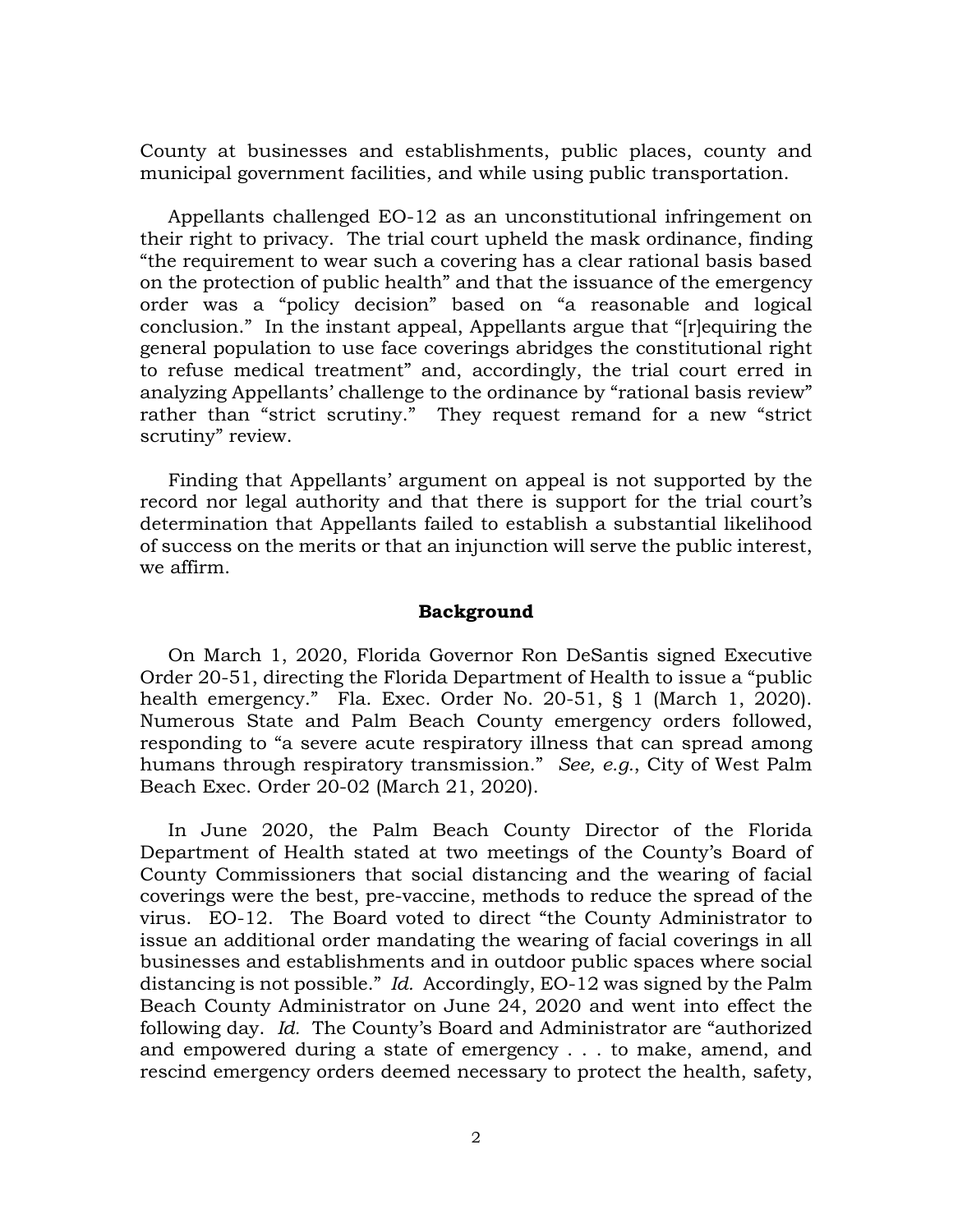and/or welfare of the people of Palm Beach County[.]" Palm Beach County, Fla., Code ch. 9, art. II, § 9-35 (2020).

EO-12 is titled "Additional Directive on Wearing of Facial Coverings." The directive has a broad scope and requires facial coverings to be "worn by all persons, other than those specifically exempted [elsewhere in the order] while obtaining any good or service or otherwise visiting or working in *any* business or establishment, including entering, exiting, and otherwise moving around within the establishment." EO-12, § 4a. (emphasis added). "Such businesses and establishments include, but are not limited to, restaurants, retail establishments, hotels, grocery stores, gyms, pharmacies, indoor recreational facilities, and vehicles for hire." *Id.* The order further mandates the wearing of facial coverings "by all persons in public places where social distancing in accordance with [Centers for Disease Control and Prevention ("CDC")] guidelines is not possible or not being practiced"; by "[a]ll persons utilizing the County's Palm Tran transit services"; and by "[a]ll persons accessing . . . any Palm Beach County or municipal-owned and operated buildings." EO-12, § 4b.–d.

Exemptions to the order's mandate are provided for children under two and any child in a licensed childcare facility, as well as "[p]ersons who have a medical condition that makes the wearing of a facial covering unsafe such as, but not limited to, asthma, COPD, other conditions that reduce breathing or lung capacity." EO-12, § 4e. Further notable exemptions are allowed for "[i]ndividuals while actively engaged in exercise and maintaining social distancing" and for "[p]ersons receiving goods or services from a business or establishment for the shortest practical period of time during which the receipt of such goods or services necessarily precludes the wearing of a facial covering such as, but not limited to, consuming food or beverage or receiving a facial grooming or treatment." *Id.*

In addition to the liberal exemption provisions, the order also gives a broad definition of "facial covering" as "any covering which snugly covers the nose and mouth, whether store bought or homemade, mask or clothing covering including but not limited to, a scarf, bandana, handkerchief, or other similar cloth covering and which is secured in place." EO-12, § 5. Furthermore, "persons may wear clear, plastic face shields, consisting of a piece of rigid, clear plastic attached to a headband that extends below the chin, whether store bought or homemade." *Id.*

Within days of issuance of EO-12, Appellants filed a Verified Emergency Motion for Temporary Injunction. Appellants are citizens of Palm Beach County. Their motion contends that EO-12 violates their right to privacy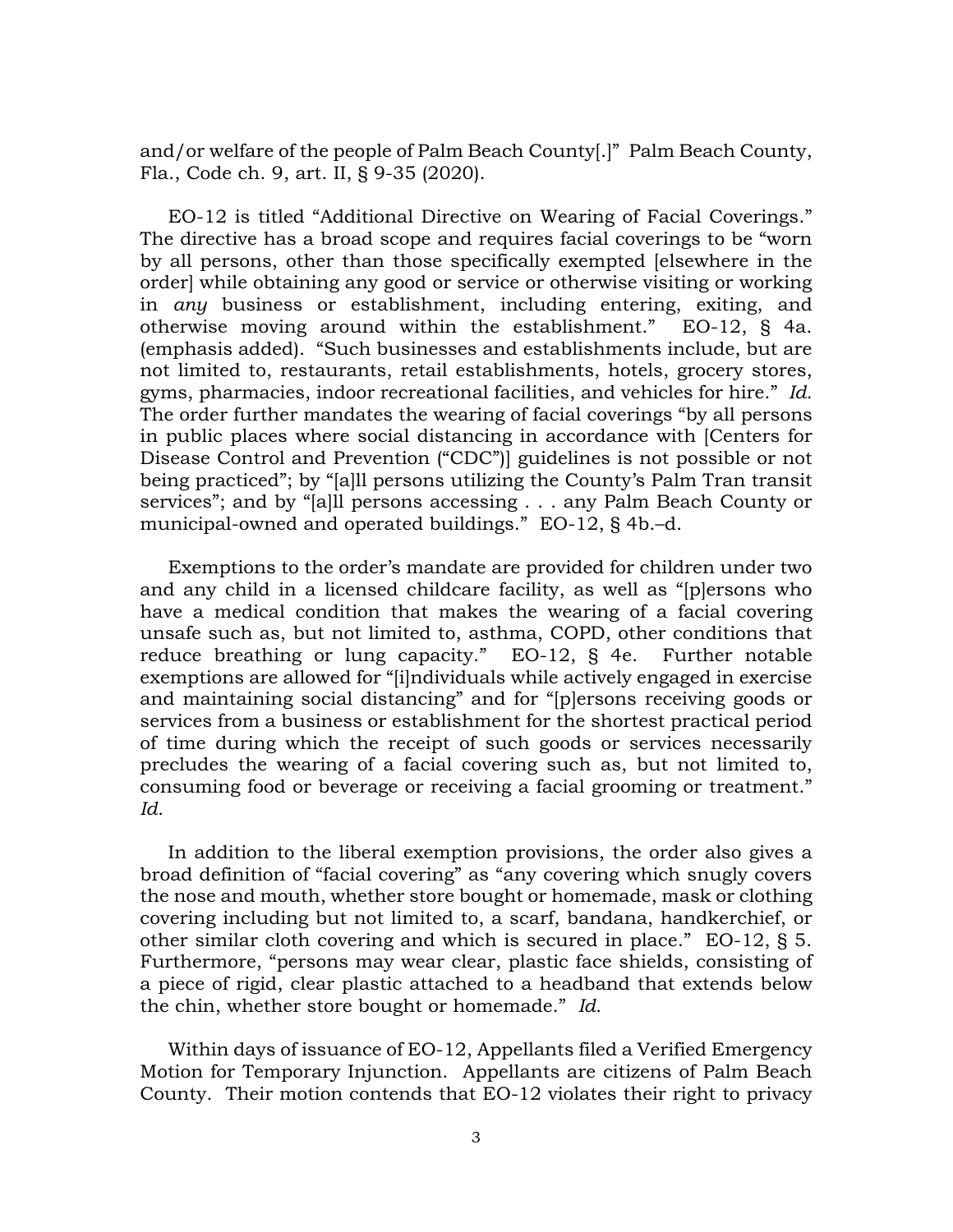(protected by Article I, Section 23 of the Florida Constitution). Appellants argued that the trial court should apply "strict scrutiny review" to EO-12 and that an injunction was appropriate because EO-12 does not further a compelling state interest using the least intrusive means. They further argued that EO-12 violated their right to due process (ensured by Article I, Section 9 of the Florida Constitution), contending that EO-12 is vague, arbitrary, and unreasonable, and not backed by any compelling state interest.

After a hearing on the motion and a review of Appellants' arguments and the County's response, the trial court issued a thirteen-page order, finding that a basis for a temporary injunction had not been established, as Appellants had not shown a substantial likelihood of success on the merits and had also failed to establish that the "public interest" is served by enjoining EO-12 the latter point, the order states:

Plaintiffs' minimal inconvenience caused by the Mask Ordinance must be balanced against the general public's right to not be further infected with a deadly virus. It is beyond dispute that the potential injury to the public that would result from enjoining the government's ability to prevent the spread of a presently incurable, deadly, and highly communicable virus far outweighs any individual's right to simply do as they please.

In Appellants' appeal, their focus is solely on the contention that "[t]he trial court applied the wrong level of scrutiny, opting for rational-basis review when it should have applied strict scrutiny [because r]equiring the general population to use face coverings abridges the constitutional right to refuse medical treatment." As relief, Appellants request a "remand with instructions to decide the motion for temporary injunction under strict scrutiny."

#### **Analysis**

A temporary injunction "is an extraordinary remedy which should be granted sparingly[.]" *Thompson v. Planning Comm'n of Jacksonville*, 464 So. 2d 1231, 1236 (Fla. 1st DCA 1985).

To obtain a temporary injunction, the petitioner 'must establish that (1) irreparable harm will result if the temporary injunction is not entered; (2) an adequate remedy at law is unavailable; (3) there is a substantial likelihood of success on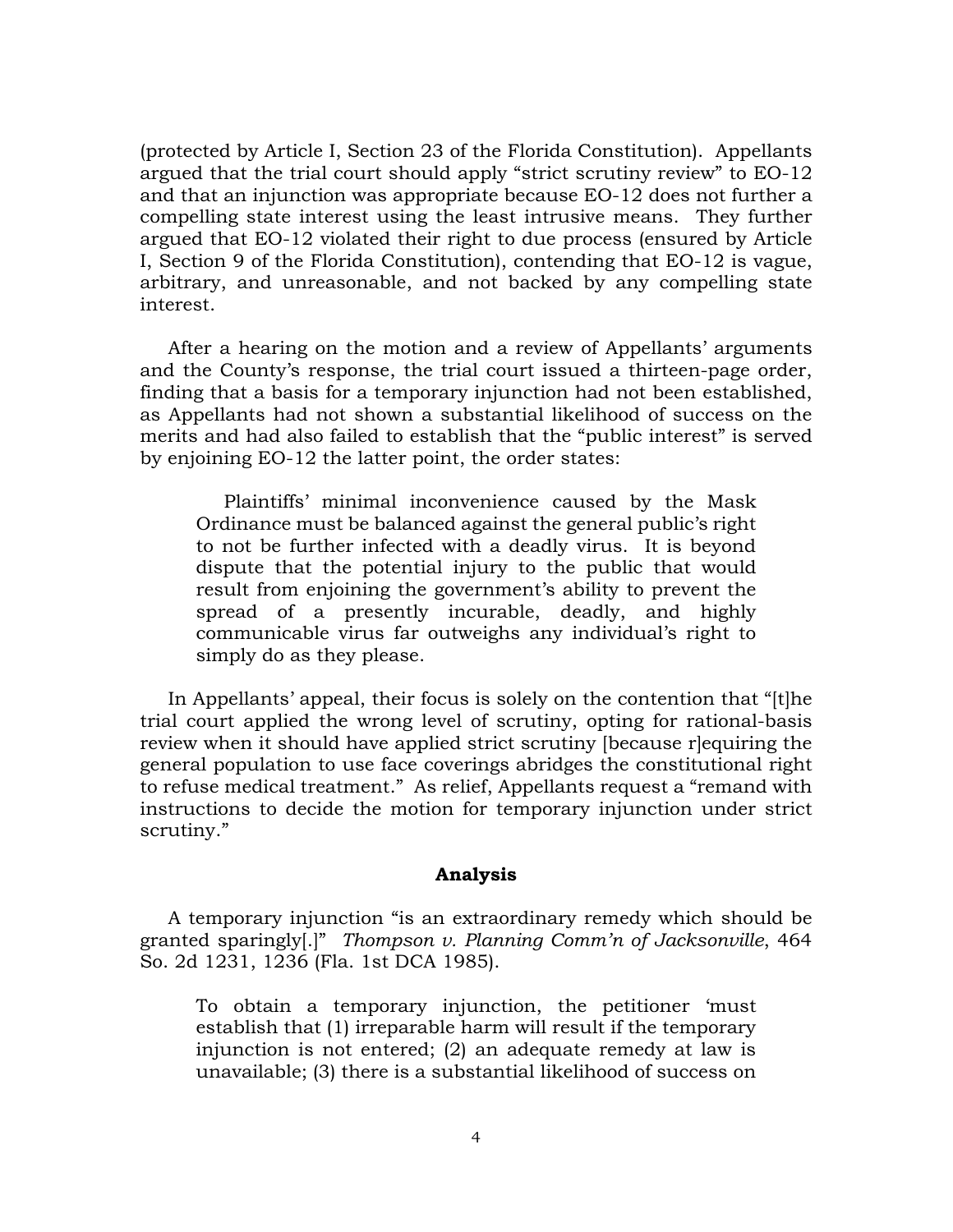the merits; and (4) entry of the temporary injunction will serve the public interest.'

*Donoho v. Allen-Rosner*, 254 So. 3d 472, 474 (Fla. 4th DCA 2018) (quoting *Univ. Med. Clinics, Inc. v. Quality Health Plans, Inc.*, 51 So. 3d 1191, 1195 (Fla. 4th DCA 2011)). If a party fails to prove one of the requirements, the motion for injunction must be denied. *State, Dep't of Health v. Bayfront HMA Med. Ctr., LLC*, 236 So. 3d 466, 472 (Fla. 1st DCA 2018).

"The standard of review of trial court orders on requests for temporary injunctions is [] hybrid. To the extent the trial court's order is based on factual findings, we will not reverse unless the trial court abused its discretion; however, any legal conclusions are subject to de novo review." *Donoho*, 254 So. 3d at 474 (quoting *Fla. High Sch. Athletic Ass'n v. Rosenberg ex rel. Rosenberg*, 117 So. 3d 825, 826 (Fla. 4th DCA 2013)).

As noted above, Appellants argue that face coverings are "medical devices" and that the wearing of face coverings constitutes "medical treatment," because section 201(h) of the Federal Food, Drug & Cosmetic Act defines them as such "when they are intended for 'the cure, mitigation, treatment, or prevention of disease."<sup>[1](#page-7-0)</sup> Appellants next contend that both the United States and Florida Constitutions protect an individual's right to refuse medical treatment, relying upon the Due Process Clause of the Fourteenth Amendment and Article I, Section 23 of the Florida Constitution. The latter states that "Every natural person has the right to be let alone and free from governmental intrusion into the person's private life except as otherwise provided herein." Art. I, § 23, Fla. Const.

The principal judicial opinion cited by Appellants to support this "forced medical treatment" claim is *In re Guardianship of Browning*, 568 So. 2d 4 (Fla. 1992). That opinion held that "[a] competent person has the constitutional right to choose or refuse medical treatment, and that right extends to all relevant decisions concerning one's health." *Id.* at 11. *Browning* dealt with an incompetent patient's ability (through his surrogate) to terminate artificial life support measures. 568 So. 2d at 17. Another case cited in Appellants' initial brief, *R.C. v. Department of Children & Family Services*, 150 So. 3d 1277 (Fla. 3d DCA 2014), involved a judge's order compelling the mother in a termination of parental rights case to take a pregnancy test. *Id.* at 1277. In both *Browning* and *R.C.*, the plaintiff was contesting efforts to impose invasive procedures ordered

<span id="page-7-0"></span><sup>1</sup> Quoting FDA*, Enforcement Policy for Face Masks and Respirators During the Coronavirus Disease (COVID-19) Public Health Emergency* (Revised) 5 (May 2020), https://www.fda.gov/media/136449/download.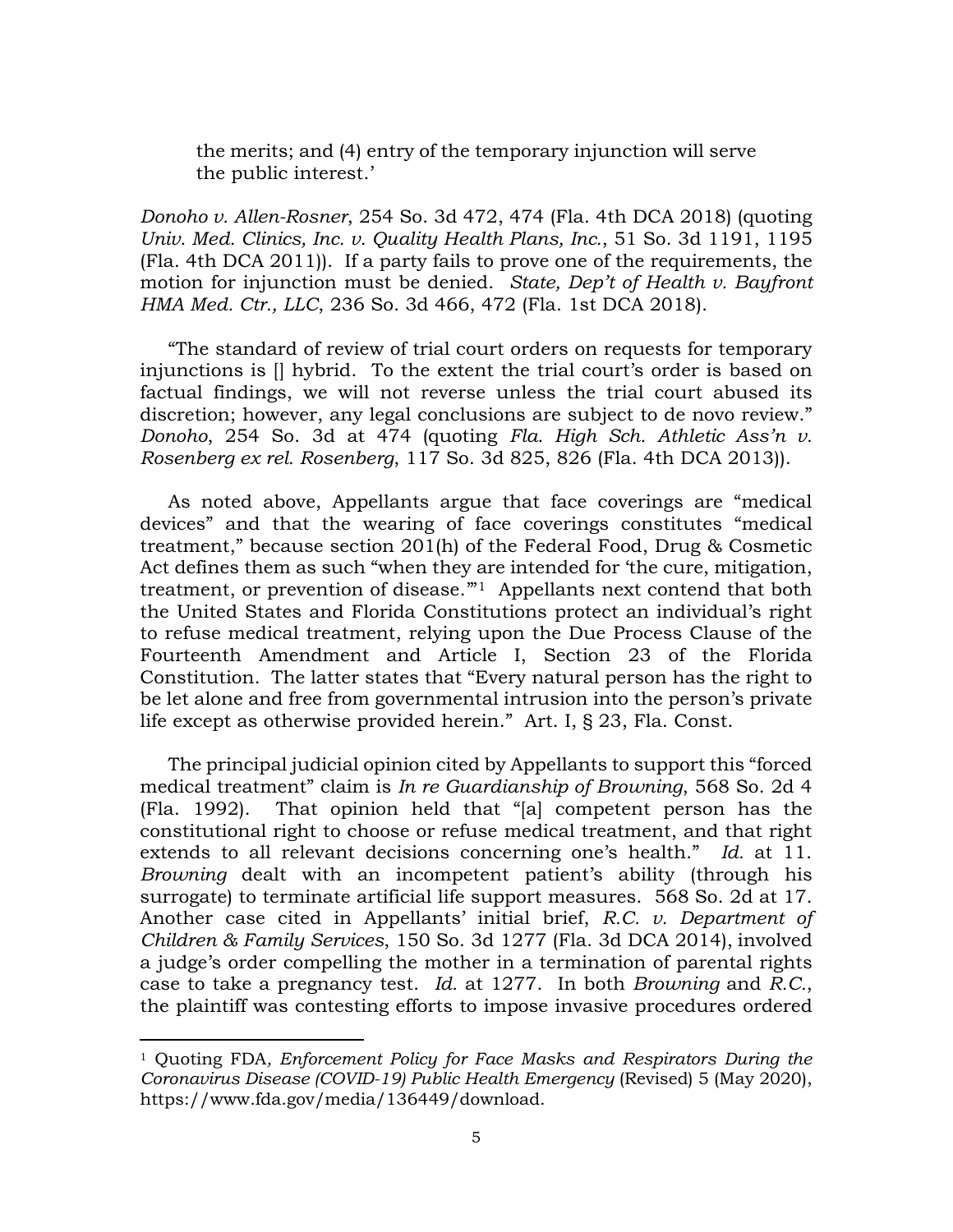by a hospital and a judge, respectively. In contrast to the instant case, "[t]here was no pretense of following any legislative directives or intentions" in either of those cases. *R.C.*, 150 So. 3d at 1280.

The other two opinions referenced in the initial brief are *Franceschi v. American Motorists Insurance Co.*, 852 F.2d 1217 (9th Cir. 1988), and *Shanks v. Blue Cross & Blue Shield United of Wisconsin*, 979 F.2d 1232 (7th Cir. 1992). In both cases, the focus was on the definition of "medical treatment" in a specific insurance policy, with the plaintiffs seeking coverage for diagnostic procedures (colonoscopy and biopsies) and a visit to a back specialist, respectively. *Franceschi*, 852 F.2d at 1219–20; *Shanks*, 979 F.2d at 1233. Moreover, in both cases, the plaintiff was seeking the treatment. Thus, neither case has any applicability to the instant case. Nor do the definitions of "medical treatment" in these cases support Appellants' argument. In *Franceschi*, that term was defined as "[t]he management of illness, by the use of drugs, dieting, or other means designed to bring relief or effectuate a cure." 852 F.2d at 1220 (emphasis removed). In *Shanks*, "treatment" was defined as "to care for or deal with medically or surgically." 979 F.2d at 1233 (quoting *Shanks v. Blue Cross & Blue Shield United of Wisc.*, 777 F. Supp. 1444, 1449 (E.D. Wis. 1991)).

Appellants' argument that the individuals required to wear facial coverings are being subjected to forced "medical treatment" distorts the nature of the County's mask ordinance. The coronavirus that causes COVID-19 "spreads through respiratory droplets or small particles, such as those in aerosols, produced when an infected person coughs, sneezes, sings, talks, or breathes."[2](#page-8-0) The CDC now notes that "[m]asks offer some protection to [the wearer of the mask]" but that the primary focus on recommending the wearing of masks has been because "[m]asks provide an extra layer to help prevent the respiratory droplets from traveling in the air and *onto other people*."[3](#page-8-1) "Masks are *primarily* intended to reduce the emission of virus-laden (*'source control'*), which is especially relevant for asymptomatic or presymptomatic infected wearers who feel well and may be unaware of their infectiousness to others, and who are estimated to account for more than 50% of transmissions."[4](#page-8-2) 

<span id="page-8-0"></span><sup>2</sup> *Frequently Asked Questions*, Ctrs. for Disease Control & Prevention, https://www.cdc.gov/coronavirus/2019-ncov/faq.html#Spread (Dec. 17, 2020 12:00 AM) (emphasis removed).

<span id="page-8-1"></span><sup>3</sup> *Frequently Asked Questions*, Ctrs. for Disease Control & Prevention, https://www.cdc.gov/coronavirus/2019-ncov/faq.html#Prevention (Dec. 17, 2020 12:00 AM) (emphasis added).

<span id="page-8-2"></span><sup>4</sup> *Scientific Brief: Community Use of Cloth Masks to Control the Spread of SARS-CoV-*2, Ctrs. for Disease Control & Prevention,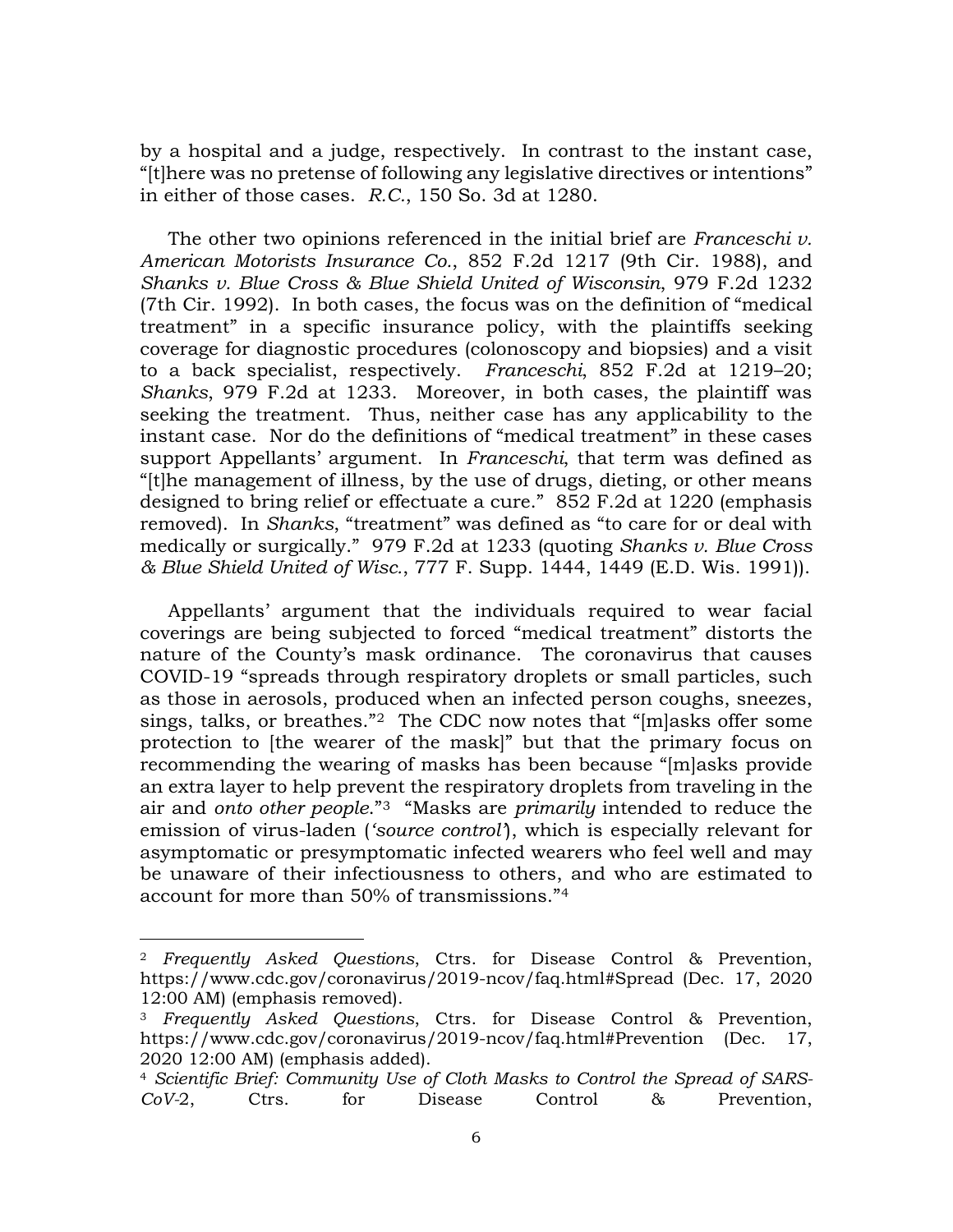Thus, requiring facial coverings to be worn in public is not primarily directed at treating a medical condition of the person wearing the mask/shield. Instead, requiring individuals to cover their nose and mouth while out in public is intended to prevent the transmission from the wearer of the facial covering to others (with a secondary benefit being protection of the mask wearer). Requiring facial coverings in public settings is akin to the State's prohibiting individuals from smoking in enclosed indoor workplaces. While imposing limitations on the places where one can smoke may benefit the smoker by curtailing opportunities to engage in a practice linked to many detrimental health issues impacting the smoker, the express purpose of the Florida Clean Indoor Air Act "is to protect [other] people from the health hazards of secondhand tobacco smoke and vapor and to implement the Florida health initiative in s. 20, Art. X of the State Constitution." § 386.202, Fla. Stat. (2020).

As succinctly stated in the trial court's order, "the covering of one's nose and mouth is designed to safeguard other citizens."[5](#page-9-0) As EO-12 does not implicate the constitutional right to choose or refuse medical treatment, the trial court correctly applied the rational basis standard of review to Appellants' challenge to the ordinance.

Under the rational basis standard, legislation is presumptively constitutional, and the burden is on the challenging party to prove that the legislation does not bear a reasonable relationship to the furtherance of a valid governmental objective. *Lane v. Chiles*, 698 So. 2d 260, 262 (Fla. 1997). On appeal, Appellants do not present any arguments to support a claim that the County lacked a rational basis for the promulgation of EO-12. "It is within the police power of the State to enact laws to prevent the spread of infectious or contagious diseases." *State Dep't. of Agric. &* 

https://www.cdc.gov/coronavirus/2019-ncov/more/masking-science-sarscov2.html?fbclid=IwAR28PppCa6x2uxwO8Z2baHM0KHS4JXx0inzzMQs3zRHV1 qql\_0a8mxZfpCw (last updated Nov. 20, 2020) (emphases added).

<span id="page-9-0"></span><sup>5</sup> Even if we accepted Appellants' argument that the order to wear facial coverings was directed to safeguarding the mask wearer, that would make the emergency order similar to Florida's now discarded mandatory motorcycle helmet law, section 316.211, Florida Statutes. Notwithstanding constitutional challenges based on the right to privacy, the helmet laws were uniformly upheld. *See Picou v. Gillum*, 874 F.2d 1519, 1520 (11th Cir. 1989); *Hamm v. State*, 387 So. 2d 946, 947 (Fla. 1980); *Cesin v. State*, 288 So. 2d 473, 474–75 (Fla. 1974); *State v. Eitel*, 227 So. 2d 489, 490–91 (Fla. 1969). There is no indication that any of the litigants or the courts in these cases understood the mandatory motorcycle helmet laws as imposing "medical treatment" on the motorcycle operators and riders.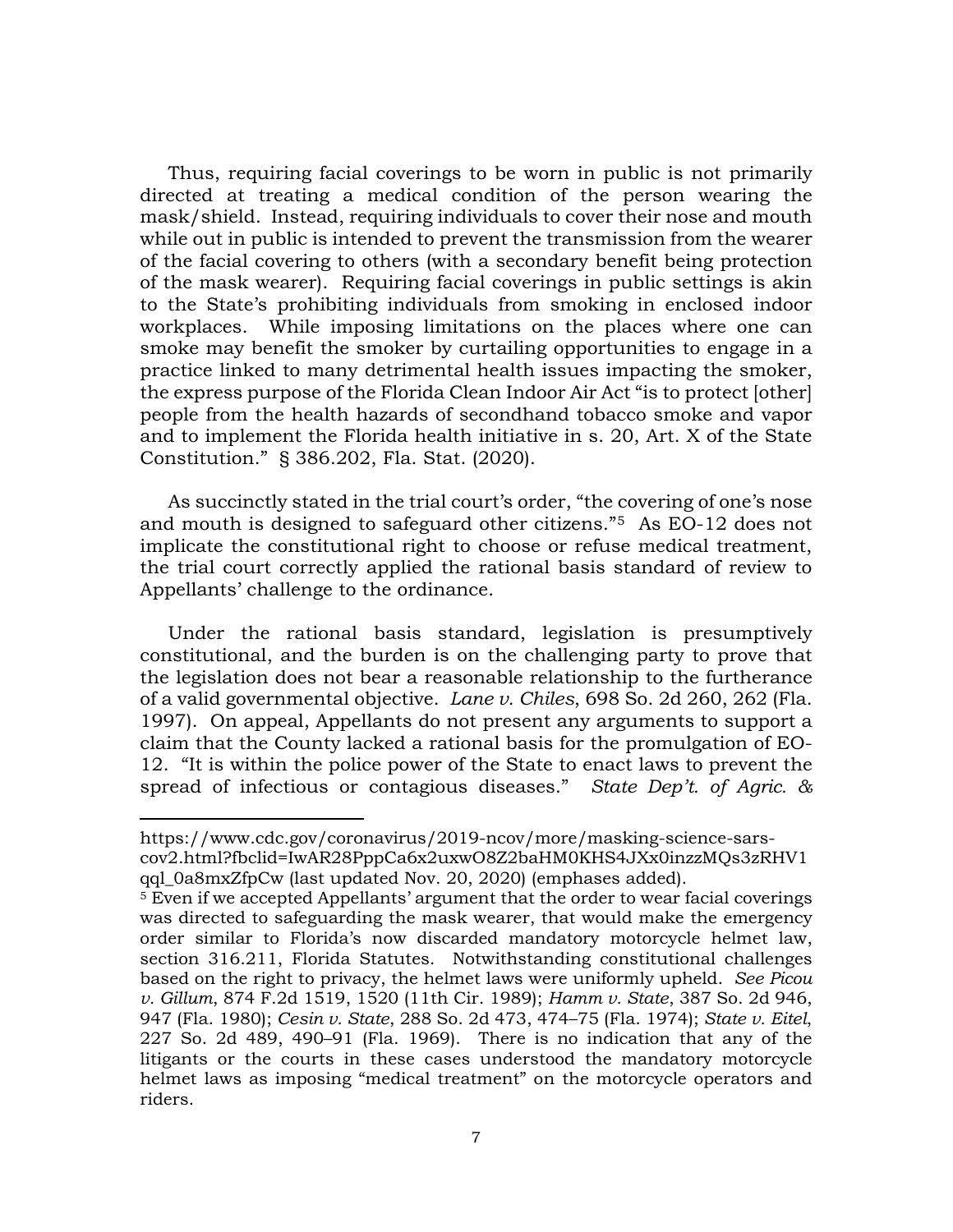*Consumer Servs. Div. of Animal Indus. v. Denmark*, 366 So. 2d 469, 470 (Fla. 4th DCA 1979). Just as "the legislature may constitutionally conclude that the cyclist's right to be let alone is no more precious than the corresponding right of ambulance drivers, nurses and neurosurgeons," *State v. Eitel*, 227 So. 2d 489, 491 (Fla. 1969) (upholding the constitutionality of Florida's now discarded mandatory motorcycle helmet law), the Board of County Commissioners had the legislative authority to require facial coverings to be worn in public settings (with exemptions) in response to a virus deemed responsible for over 400,000 deaths in the United States (as of January 20, 2021).<sup>6</sup> Whether the Board used this authority wisely (in light of the broad definition of "facial coverings" and the expansive list of exemptions) is not at issue in this appeal.

Accordingly, we agree with the trial court that Appellants have failed to establish that "there is a substantial likelihood of success on the merits" of their argument that the County's mask ordinance abridges a constitutional right to refuse medical treatment.

Appellants have not directly addressed the fourth prong for obtaining a temporary injunction, the applicant's burden to establish that "entry of the temporary injunction will serve the public interest." *Donoho*, 254 So. 3d at 474. There are a number of individuals and groups who maintain that the attention paid to the coronavirus pandemic is overdone, with some even using the term "hoax."[7](#page-10-1) However, to quote a 1960s song, "[t]here's something happening here  $\dots$ ."<sup>[8](#page-10-2)</sup> Unlike that song, where "what it is ain't exactly clear," it is readily apparent that, since March 2020, Palm Beach County (as well as most of the rest of world) has been facing what the World Health Organization deemed a "Public Health Emergency of International Concern," necessitating "mitigation measures." *See* Fla. Exec. Order No. 20-52 (March 9, 2020). Thus, we cannot say that Appellants have established that enjoining the County's attempt to mitigate the spread of the virus by requiring the wearing of facial coverings (with ample exemptions) "will serve the public interest."

<span id="page-10-0"></span><sup>6</sup> *CDC COVID Data Tracker*, Ctrs. for Disease Control & Prevention, https://covid.cdc.gov/covid-data-tracker/ (last updated January 20, 2021 1:16 PM).

<span id="page-10-1"></span><sup>7</sup> *See, e.g.*, Beatrice Dupuy, *Reno Doctor's Selfie Used to Claim COVID-19 Is a Hoax*, U.S. NEWS, https://www.usnews.com/news/health-news/articles/2020- 12-01/reno-doctors-selfie-used-to-claim-covid-19-is-a-hoax (Dec. 1, 2020, 7:22 PM). 8 BUFFALO SPRINGFIELD, *For What It's Worth*, on BUFFALO SPRINGFIELD (Atco

<span id="page-10-2"></span>Records, 1967).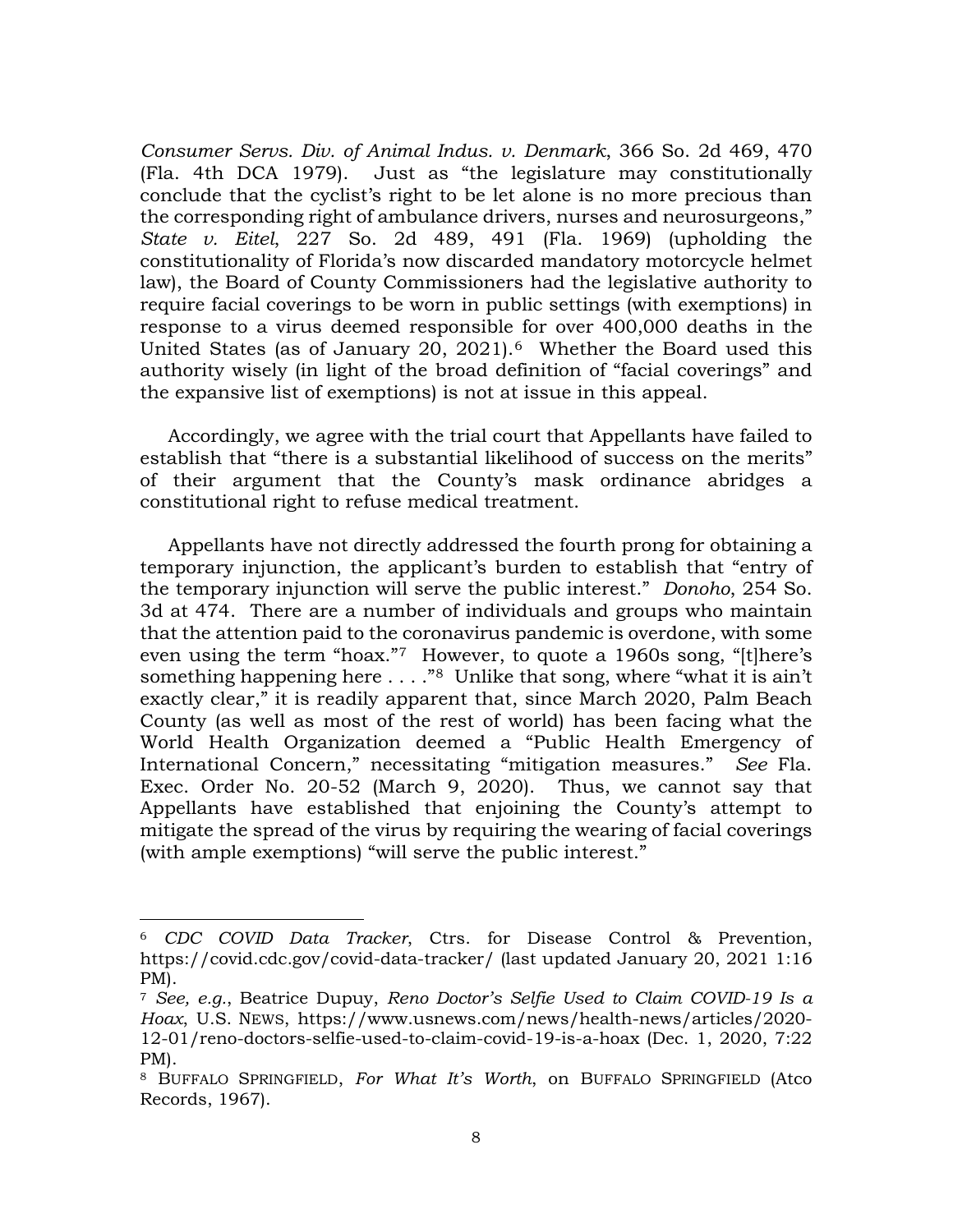#### **Conclusion**

A person's "right to be let alone and free from governmental intrusion into the person's private life," guaranteed by Article I, Section 23 of the Florida Constitution, is an important right, but it is not absolute. "Although a person's subjective expectation of privacy is one consideration in deciding whether a constitutional right attaches, the final determination of an expectation's legitimacy takes a more global view, placing the individual in the context of a society and the values that the society seeks to foster." *Jackson v. State*, 833 So. 2d 243, 245 (Fla. 4th DCA 2002). To that end, "there are circumstances in which a public emergency, for instance . . . the spread of infectious or contagious diseases or other potential public calamity, presents an exigent circumstance before which all private rights must immediately give way under the government's police power." *Davis v. City of S. Bay*, 433 So. 2d 1364, 1366 (Fla. 4th DCA 1983).[9](#page-11-0)

Appellants' sole argument on appeal fails because they did not establish that the County's emergency order mandating the wearing of face coverings intrudes on their constitutional right to refuse medical treatment. The mask mandate is directed to protecting the health, vis-àvis the coronavirus, of people in the proximity of the mask wearer, with facial coverings providing a "mitigating measure" to help prevent the respiratory droplets coming from the mask wearer's mouth or nose from traveling in the air and "onto other people." With no viable constitutional claim having been raised by Appellants' arguments, we conclude that the trial court properly subjected Appellants' claim to rational basis review in determining that EO-12's facial covering mandate "has a clear rational basis based on the protection of public health." Consequently, the trial court's order denying Appellants' Verified Emergency Motion for Temporary Injunction is affirmed.

*Affirmed.* 

WARNER and KLINGENSMITH, JJ., concur.

<span id="page-11-0"></span><sup>9</sup> *See also* Zechariah Chafee, Jr., *Freedom of Speech in War Time*, 32 Harv. L. Rev. 932, 957 (1919) ("Your right to swing your arms ends just where the other man's nose begins."); John Stuart Mill, *On Liberty,* 43 Great Books of the Western World 271 (Robert Maynard Hutchins ed., 1952) ("[T]he only purpose for which power can rightfully be exercised over any member of a civilised community, against his will, is to prevent harm to others.").